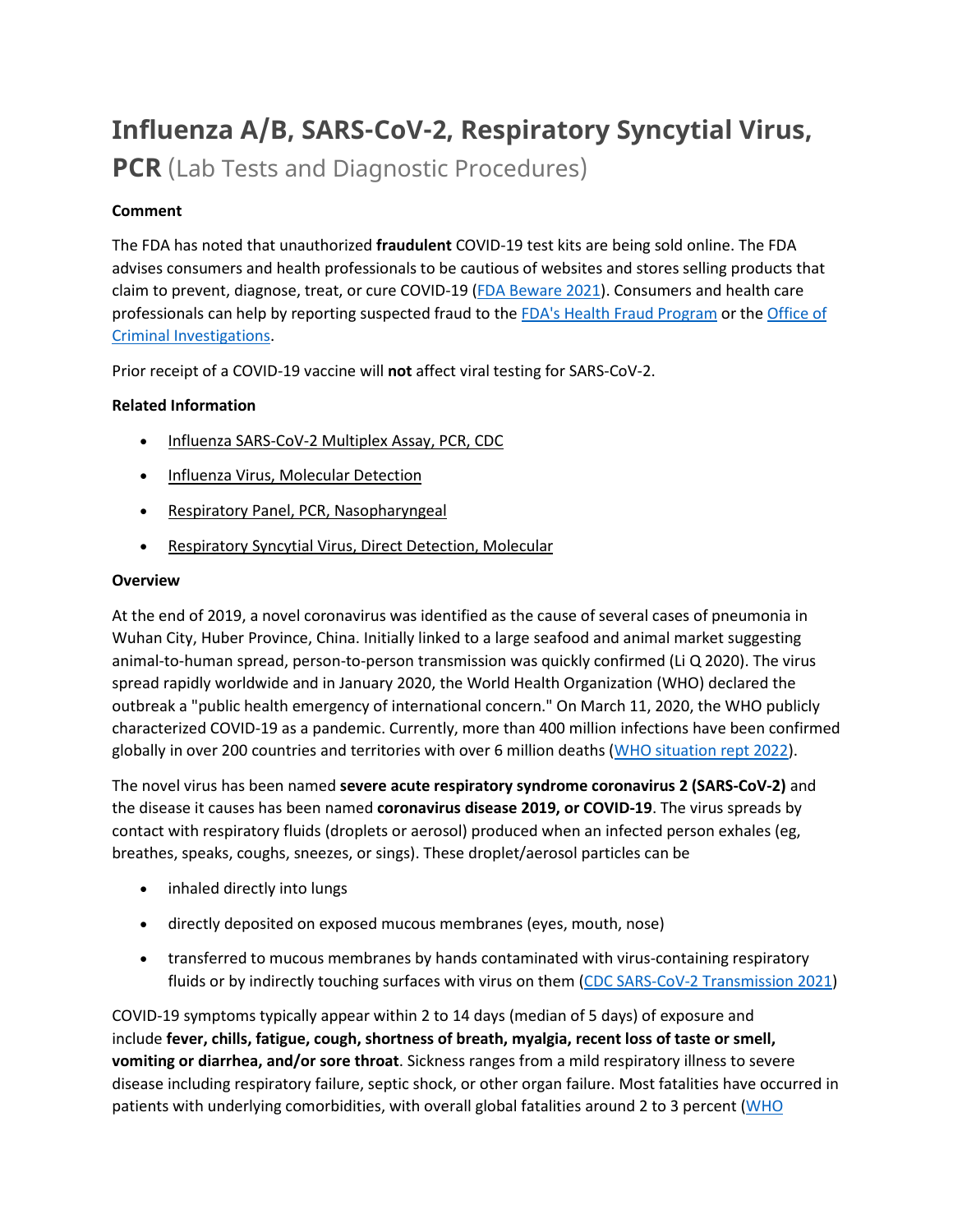[situation rept 2021\)](https://www.who.int/emergencies/diseases/novel-coronavirus-2019/situation-reports). The CDC currently estimates that about 30% of COVID-19 infections are asymptomatic, and 50% of transmission occurs prior to symptom onset [\(CDC Pandemic Planning 2021\)](https://www.cdc.gov/coronavirus/2019-ncov/hcp/planning-scenarios.html).

Nucleic acid amplification polymerase chain reaction testing has become the current gold standard method for diagnosis of SARS-CoV-2 infection (see [COVID-19, PCR, Respiratory Specimen\)](https://online.lexi.com/lco/action/search/globalid/869331), and because COVID-19 symptoms can be similar to influenza and other respiratory infections caused by various pathogens, several panels have been developed for qualitative differentiation of nucleic acid from multiple organisms. The FDA has issued EUAs for SARS-CoV-2, Influenza A/B, and respiratory syncytial virus (RSV) detection/differentiation panels in nasopharyngeal swab, nasal swab, or nasal wash/aspirate specimens (manufacturer dependent) when determined necessary by a health care provider. EUAs include laboratory and point-of-care testing by prescription.

## **Use/Indications**

Aid in the diagnosis of infection with SARS-CoV-2, Influenza A, Influenza B, and/or RSV

#### **Test Includes**

Rapid qualitative detection, differentiation, and identification of nucleic acid (RNA) from SARS-CoV-2, influenza A, influenza B, and/or RSV in upper respiratory specimens

#### **Specimen**

- Nasopharyngeal (NP) specimen collected by a trained health care professional.
- Anterior nasal swab (NS) specimen collected by a trained health care professional; both nares should be swabbed using the same swab.
- Nasal wash/aspirate (NW) specimen collected by health care professional.

## **Container(s)**

- Confer with testing laboratory for proper specimen container and collection.
- Nasal wash/aspirate: 0.6 mL in tube containing 3 mL VTM or 3 mL saline
- Nasopharyngeal or nasal swab: Flexible minitip nylon flocked swab in 3 mL UTM / VTM or flexible minitip flocked swab in 3 mL UTM / VTM

#### **Volume / Minimum Volume**

- 1 swab
- 0.6 mL nasal wash/aspirate

#### **Collection**

Prior to specimen collection, patient identity should be confirmed using two independent identifiers; use of a patient identification arm band or similar system is recommended. Specimen label(s) should include the two independent identifiers and the date of collection. There should be a method to identify the individual collecting the specimen. The specimen container(s) should be labeled in the presence of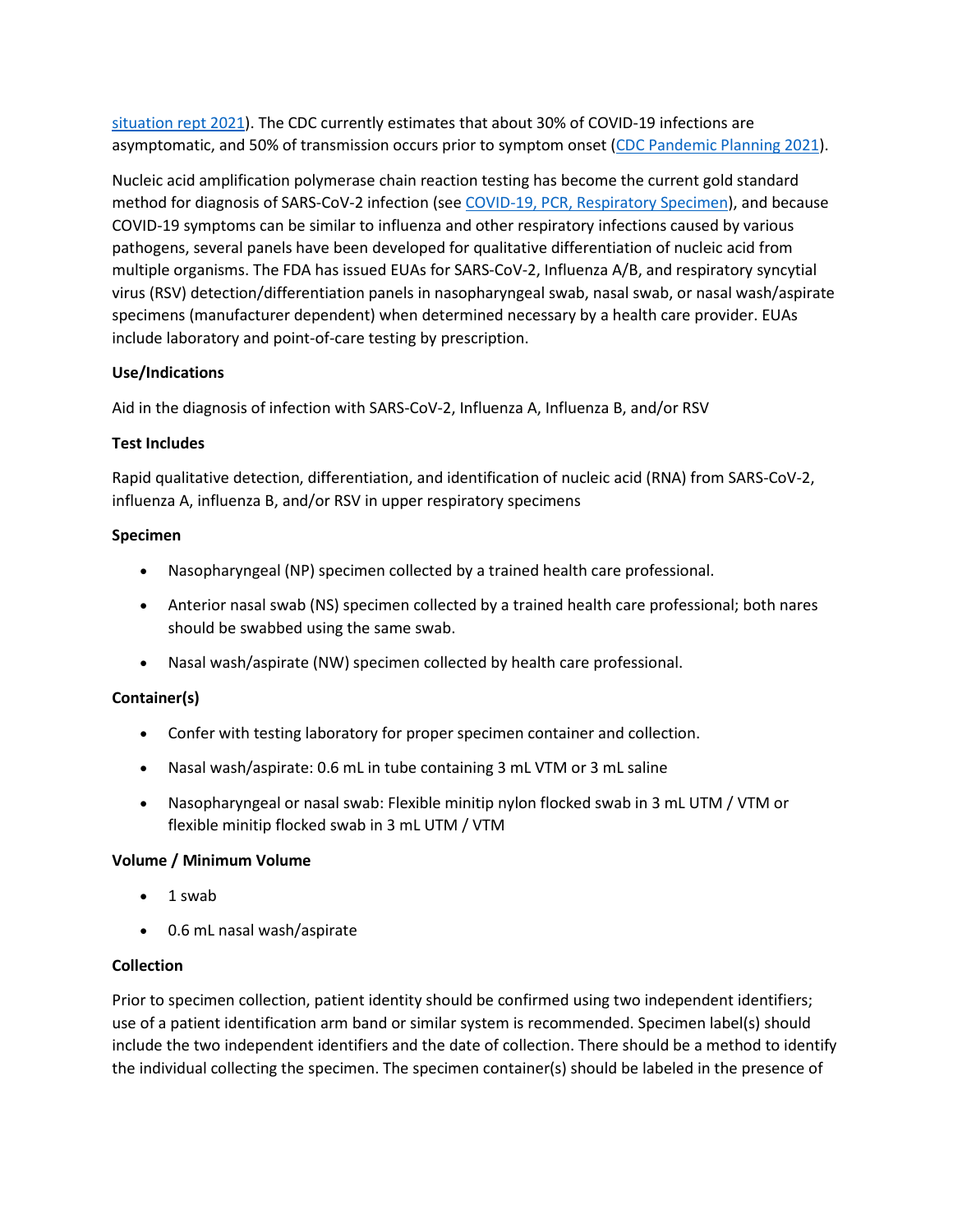the patient after specimen is collected. Container(s) should **not** be prelabeled. Use computer-generated label(s), if available, to avoid transcription errors.

Collect specimen from patient as soon as possible, regardless of time of symptom onset. Health care professionals collecting specimens should use proper infection control techniques and wear personal protective equipment, including an N95 respirator (or facemask if respirator is not available), eye protection, gloves, and a gown.

• **NP swab:** Tilt patient's head back 70 degrees. Insert a minitip swab with flexible (wire or plastic) shaft through the nostril parallel to the palate (not upwards) until resistance is detected or the distance is equivalent to that from the ear to the nostril of the patient, indicating contact with the nasopharynx. Swab should reach depth equal to distance from nostrils to outer opening of the ear. Gently rub and roll swab. Leave swab in place for several seconds to absorb secretions. Slowly remove swab while rotating it. Specimens can be collected from both sides using the same swab, but it is not necessary to collect from both sides if the minitip is saturated with fluid from the first collection. If a deviated septum or blockage create difficulty in obtaining the specimen from one nostril, use the same swab to obtain the specimen from the other nostril. Place swab immediately into sterile tube containing 3 mL of universal transport media (UTM), viral transport media (VTM), or saline. See [CDC Nasopharyngeal Specimen Collection Steps.](https://www.cdc.gov/coronavirus/2019-ncov/downloads/lab/NP_Specimen_Collection_Infographic_FINAL_508.pdf)



CDC Interim Guidelines for Collecting 2021

• **NS (anterior nares):** Using a flocked or spun polyester swab, insert the tip of swab 0.5 to 0.75 inch (1 to 1.5 cm) inside the nostril (naris) and firmly sample the nasal membrane by rotating the swab in a circular path against the nasal wall at least 4 times. Take approximately 15 seconds to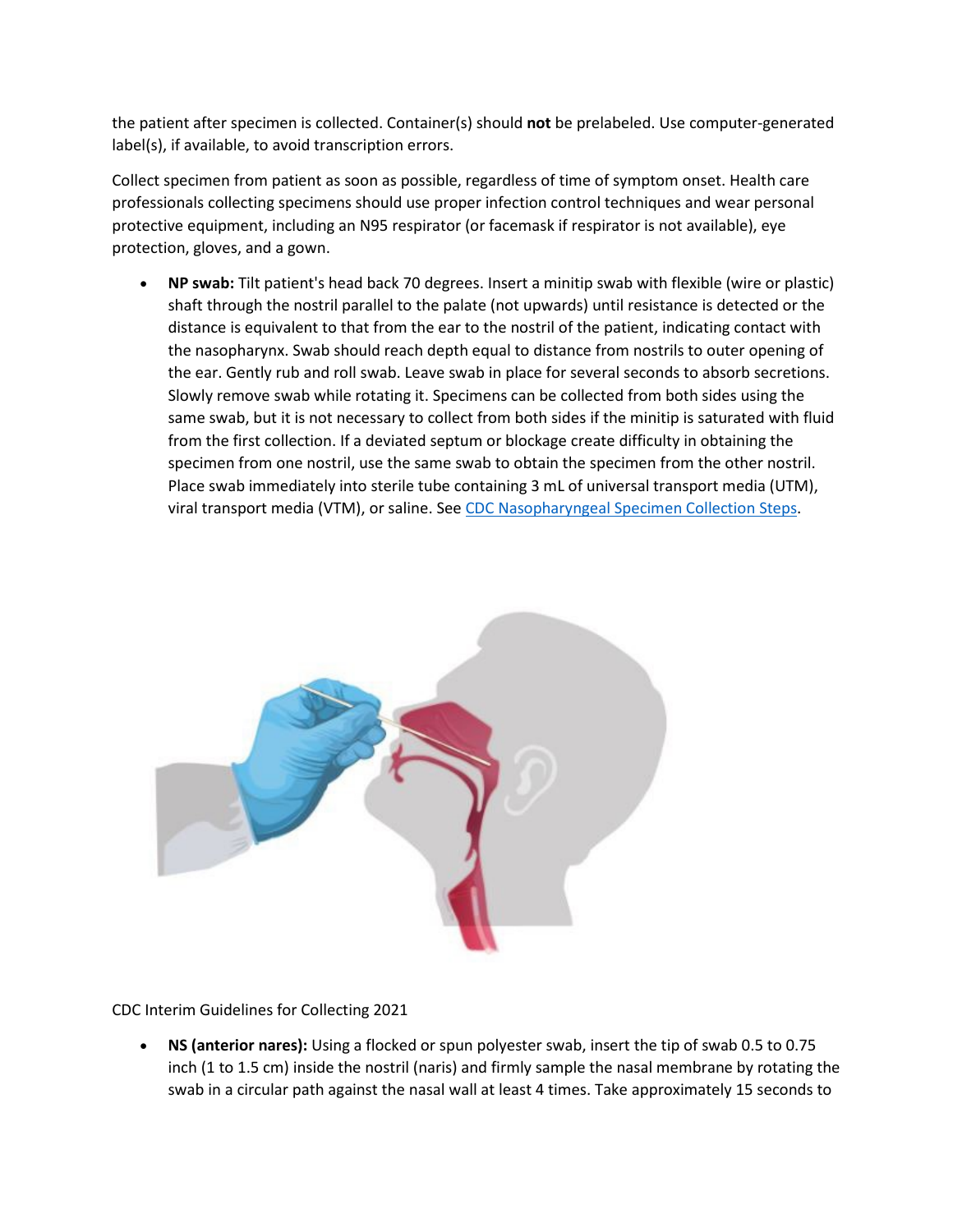collect the sample. Be sure to collect any nasal drainage that may be present on the swab. Sample both nostrils with same swab. Place swab immediately into sterile tube containing 3 mL of universal transport media (UTM), viral transport media (VTM), or 3 mL saline. See [CDC How to](https://www.cdc.gov/coronavirus/2019-ncov/testing/How-To-Collect-Anterior-Nasal-Specimen-for-COVID-19.pdf)  [collect Your Anterior Nasal Swab Sample for COVID-19 Testing.](https://www.cdc.gov/coronavirus/2019-ncov/testing/How-To-Collect-Anterior-Nasal-Specimen-for-COVID-19.pdf)

• **Nasal wash/aspirate (NW):** Sterile collection by health care provider. Attach catheter to suction apparatus. Have the patient sit with head tilted slightly backward. Instill 1 to 1.5 mL of nonbacteriostatic saline (pH 7.0) into one nostril. Insert the tubing into the nostril parallel to the palate (not upwards). Catheter should reach depth equal to distance from nostrils to outer opening of ear. Begin gentle suction/aspiration and remove catheter while rotating it gently. Place specimen in a sterile viral transport media tube.

For more information see: [CDC Interim Guidelines for Collecting and Handling of Clinical Specimens for](https://www.cdc.gov/coronavirus/2019-ncov/lab/guidelines-clinical-specimens.html?CDC_AA_refVal=https%3A%2F%2Fwww.cdc.gov%2Fcoronavirus%2F2019-ncov%2Fguidelines-clinical-specimens.html)  [COVID-19 Testing.](https://www.cdc.gov/coronavirus/2019-ncov/lab/guidelines-clinical-specimens.html?CDC_AA_refVal=https%3A%2F%2Fwww.cdc.gov%2Fcoronavirus%2F2019-ncov%2Fguidelines-clinical-specimens.html)

#### **Methodology**

Nucleic acid amplification testing (NAAT), with reverse-transcription polymerase chain reaction (RT-PCR)

#### **Normal Values/Findings**

Negative or not detected

Positive results are indicative of presence of the identified virus (active infection)

All positive SARS-CoV-2 results must be reported to local/state health departments.

#### **Interpretative Information**

- A positive result indicates the presence of organism-specific nucleic acid; results must be correlated with patient history and clinical symptoms. Positive results do not rule out infection with other pathogens (bacteria or coinfection with other pathogens not included in the panel). Positive results do not discern between viable and nonviable organisms.
- A negative test result means that SARS-CoV-2 RNA, influenza and/or RSV nucleic acid was not present in the specimen above the limit of detection, thus a negative result does not rule out the possibility of infection from any of the viruses and should not be used as the sole basis for patient management decisions.

#### **Limitations**

- Erroneous results may occur if a specimen is improperly collected, transported, or handled.
- Performance of assay(s) at the time of testing is dependent on the variants circulating, including newly emerging strains of SARS-CoV-2 and their prevalence, which change overtime.
- False negative results may be the result of amplification inhibitor presence, the presence of organisms below the limit of assay detection, or mutation(s) within the target regions of SARS-CoV-2/Flu/RSV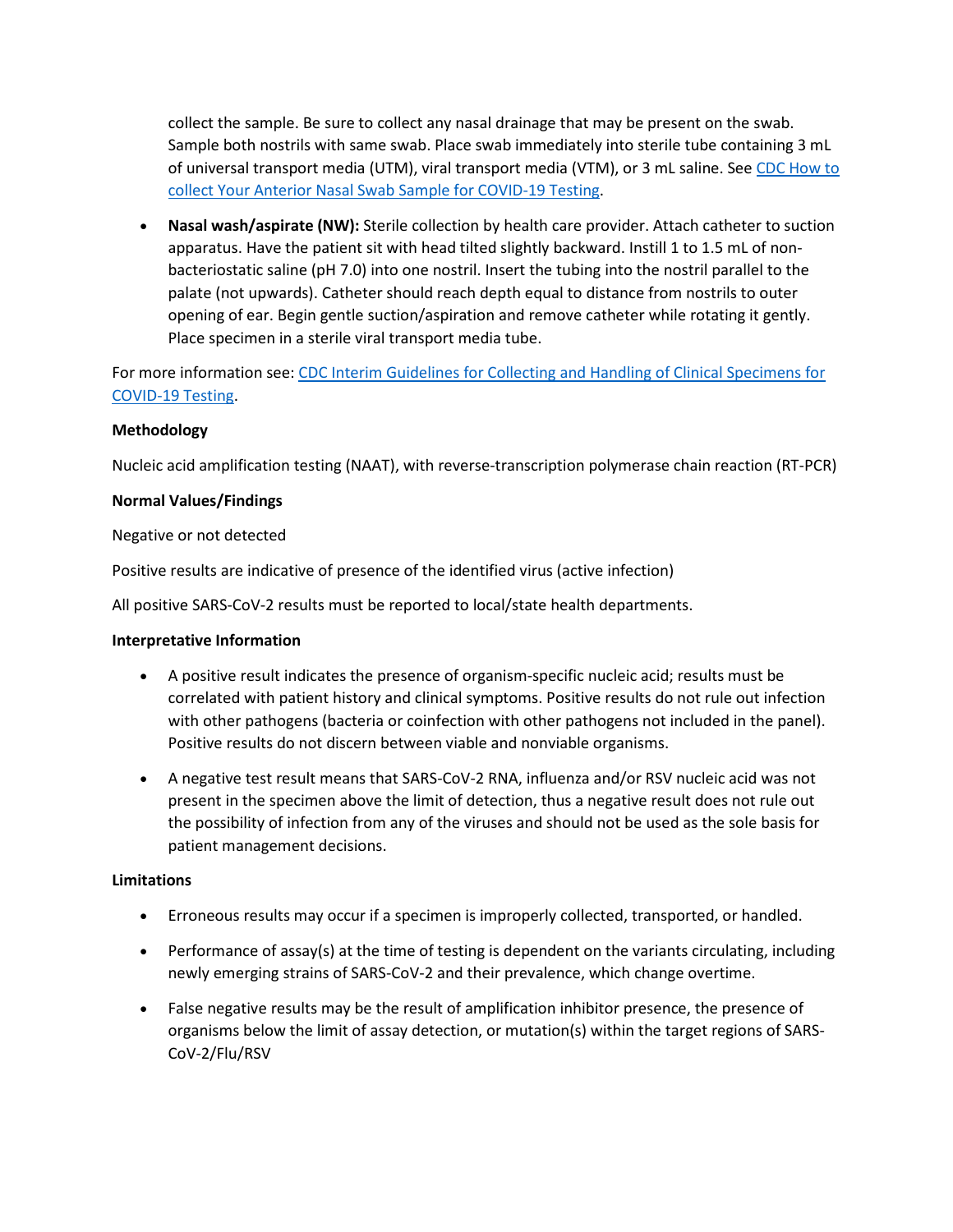- Individuals who received nasally administered influenza A vaccine (FluMist) may have inaccurate positive results
- Betacoronavirus genus, including SARS-CoV-1 may cause a false positive results (Xpert Xpress 2021).
- This assay cannot rule out infections caused by other bacterial or viral pathogens

## **Diagnostic Role**

Similar to COVID-19 illness (and other respiratory infections caused by various pathogens), the most common symptoms of influenza and RSV are fever, chills, fatigue, cough, headache. Because treatment is available for some viral infections it is important to identify the correct pathogen and also investigate possible coinfection - which has been noted in some COVID-19 patients (Ding 2020; Kim 2020; Roh 2021).

## **Additional Information**

**Respiratory Syncytial viruses (RSV)** cause respiratory illness in all ages and commonly present with coldlike symptoms. RSV is also associated with lower respiratory infections such as bronchiolitis and pneumonia. It is the most common cause of lower respiratory tract infection in children <1 year of age (Hall 2009). Severe disease occurs most commonly in infants, and children with underlying conditions.

**Influenza A and B** are seasonal viruses that appear in the winter and cause the seasonal flu. Influenza A viruses are divided into subtypes based on surface proteins: hemagglutinin (H) and neuraminidase (N). There are 18 different hemagglutinin subtypes and 11 different neuraminidase subtypes. The subtypes that are currently circulating and cause the flu are A(H1N1) and A(H3N2). Influenza A virus is known to cause flu pandemics. Influenza B viruses are divided into two lineages: B/Yamagata and B/Victoria; their proportions vary by geographic location. Both viruses (A and B) can present with fever, cough, headache, and general malaise.

For more information, guidance has been issued by the United States [CDC](https://www.cdc.gov/coronavirus/2019-ncov/index.html) and the World Health [Organization.](https://www.who.int/emergencies/diseases/novel-coronavirus-2019)

See: [Flu Symptoms and Diagnosis](https://www.cdc.gov/flu/symptoms/index.html)

- See: [Respiratory Syncytial Virus Infection \(RSV\)](https://www.cdc.gov/rsv/)
- See: [COVID-19 Testing](https://www.cdc.gov/coronavirus/2019-ncov/hcp/testing.html)
- See: [COVID-19 Specimen Collection](https://www.cdc.gov/coronavirus/2019-nCoV/lab/guidelines-clinical-specimens.html)
- See: [COVID-19 Laboratories](https://www.cdc.gov/coronavirus/2019-ncov/lab/index.html?CDC_AA_refVal=https%3A%2F%2Fwww.cdc.gov%2Fcoronavirus%2F2019-ncov%2Fguidance-laboratories.html)
- See: [COVID-19 Biosafety for Specimen Handling](https://www.cdc.gov/coronavirus/2019-ncov/lab/lab-biosafety-guidelines.html?CDC_AA_refVal=https%3A%2F%2Fwww.cdc.gov%2Fcoronavirus%2F2019-ncov%2Flab-biosafety-guidelines.html)

See: FDA [Emergency Use Authorizations](https://www.fda.gov/emergency-preparedness-and-response/mcm-legal-regulatory-and-policy-framework/emergency-use-authorization)

#### **Index Terms**

COVID-19, Influenza, RSV PCR; Flu; Influenza A PCR; Influenza B PCR; Influenza, SARS-CoV-2, RSV PCR; Respiratory Syncytial Virus; RSV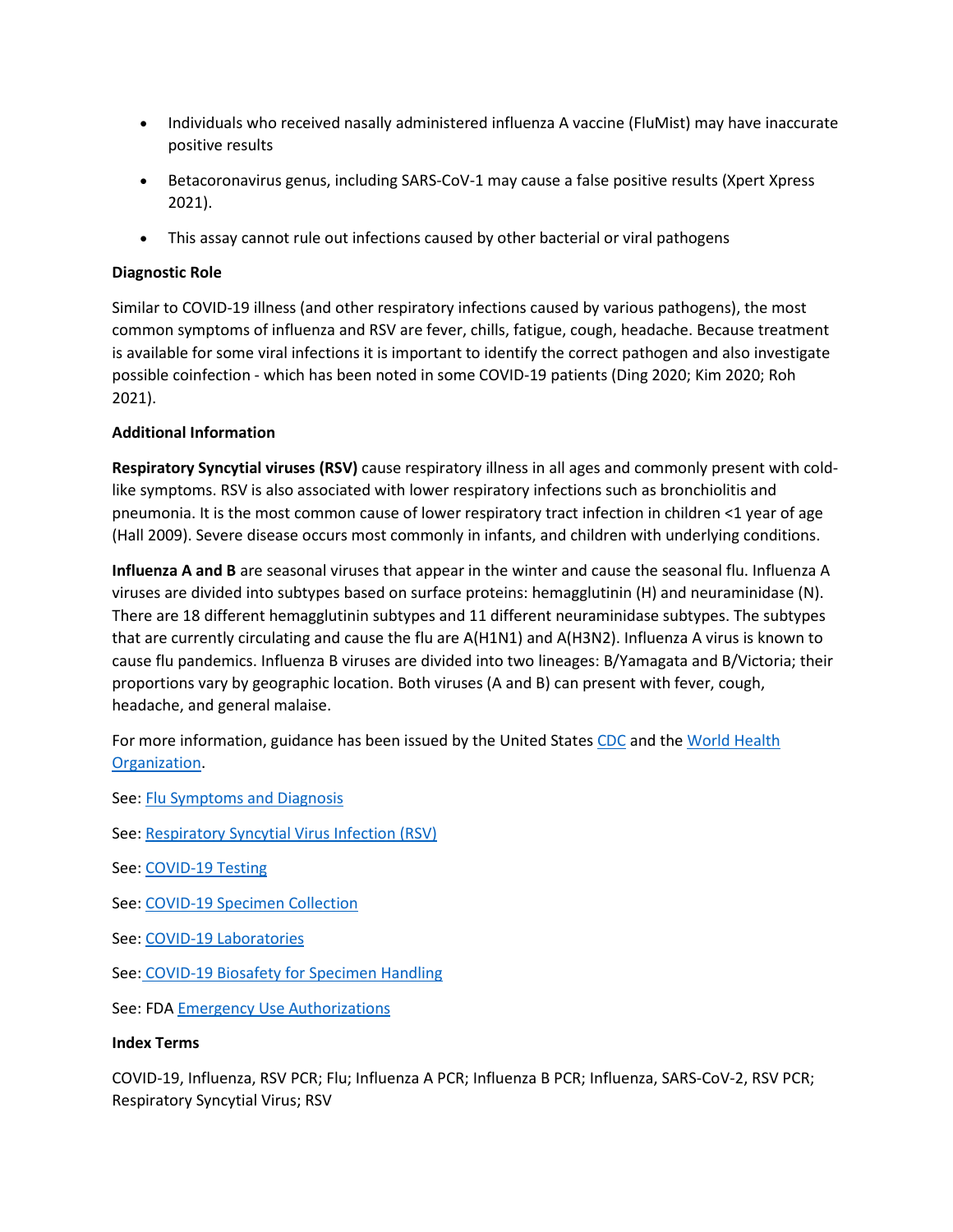#### **Applies to**

NeuMoDx™ Flu A-B/RSV/SARS-CoV-2 Vantage Assay; Pandemic; Seasonal Influenza; Xpert® Xpress SARS-CoV-2/Flu/RSV

#### **References**

Centers for Disease Control and Prevention (CDC). Coronavirus Disease 2019 (COVID-19). Overview of Testing for SARS-CoV-2. [https://www.cdc.gov/coronavirus/2019-nCoV/hcp/clinical-criteria.html.](https://www.cdc.gov/coronavirus/2019-ncov/hcp/testing-overview.html) Updated September 18, 2020. Accessed September 21, 2020.

Centers for Disease Control and Prevention (CDC). COVID-19 Pandemic Planning Scenarios. [https://www.cdc.gov/coronavirus/2019-ncov/hcp/planning-scenarios.html.](https://www.cdc.gov/coronavirus/2019-ncov/hcp/planning-scenarios.html) Updated March 19, 2021. Accessed March 23 2021.

Centers for Disease Control and Prevention (CDC). COVID-19. Scientific Brief: SARS-CoV-2 Transmission. [https://www.cdc.gov/coronavirus/2019-ncov/science/science-briefs/sars-cov-2](https://www.cdc.gov/coronavirus/2019-ncov/science/science-briefs/sars-cov-2-transmission.html) [transmission.html.](https://www.cdc.gov/coronavirus/2019-ncov/science/science-briefs/sars-cov-2-transmission.html) Updated May 7, 2021. Accessed July 30, 2021.

Centers for Disease Control and Prevention (CDC). Interim Guidelines for Collecting and Handling of Clinical Specimens for COVID-19 Testing. [https://www.cdc.gov/coronavirus/2019-nCoV/lab/guidelines](https://www.cdc.gov/coronavirus/2019-nCoV/lab/guidelines-clinical-specimens.html)[clinical-specimens.html.](https://www.cdc.gov/coronavirus/2019-nCoV/lab/guidelines-clinical-specimens.html) Updated Feb 26, 2021. Accessed July 30, 2021.

Cepheid; US Food & Drug Administration (FDA) [Emergency Use Authorization]. Xpert® Xpress SARS-CoV-2/Flu/RSV (Instructions for Use). [https://www.fda.gov/media/142437/download.](https://www.fda.gov/media/142437/download) Published January 2021. Accessed July 30, 2021.

Ding Q, Lu P, Fan Y, Xia Y, Liu M. The clinical characteristics of pneumonia patients coinfected with 2019 novel coronavirus and influenza virus in Wuhan, China. *J Med Virol*. 2020 Sep;92(9):1549-1555. doi: 10.1002/jmv.25781. Epub 2020 Mar 30[.\[PubMed 32196707\]](https://www.ncbi.nlm.nih.gov/entrez/query.fcgi?cmd=Retrieve&db=pubmed&dopt=Abstract&list_uids=32196707)

Hall CB, Weinberg GA, Iwane MK, et al. The burden of respiratory syncytial virus infection in young children. *N Engl J Med*. 2009 Feb 5;360(6):588-98. doi: 10.1056/NEJMoa0804877[.\[PubMed 19196675\]](https://www.ncbi.nlm.nih.gov/entrez/query.fcgi?cmd=Retrieve&db=pubmed&dopt=Abstract&list_uids=19196675)

Kim D, Quinn J, Pinsky B, Shah NH, Brown I. Rates of Co-infection Between SARS-CoV-2 and Other Respiratory Pathogens. *JAMA*. 2020 May 26;323(20):2085-2086. doi: 10.1001/jama.2020.626[6.\[PubMed](https://www.ncbi.nlm.nih.gov/entrez/query.fcgi?cmd=Retrieve&db=pubmed&dopt=Abstract&list_uids=32293646)  [32293646\]](https://www.ncbi.nlm.nih.gov/entrez/query.fcgi?cmd=Retrieve&db=pubmed&dopt=Abstract&list_uids=32293646)

Konala VM, Adapa S, Gayam V, et al. Co-infection with Influenza A and COVID-19. *Eur J Case Rep Intern Med*. 2020;7(5):001656. Published 2020 Apr 20. doi:10.12890/2020\_00165[6\[PubMed 32399452\]](https://www.ncbi.nlm.nih.gov/entrez/query.fcgi?cmd=Retrieve&db=pubmed&dopt=Abstract&list_uids=32399452)

Li Q, Guan X, Wu P, Wang X, Zhou L, Tong Y, et al. Early Transmission Dynamics in Wuhan, China, of Novel Coronavirus-Infected Pneumonia. *N Engl J Med*. 2020 Mar 26;382(13):1199-1207. doi: 10.1056/NEJMoa2001316. Epub 2020 Jan 29[.\[PubMed 31995857\]](https://www.ncbi.nlm.nih.gov/entrez/query.fcgi?cmd=Retrieve&db=pubmed&dopt=Abstract&list_uids=31995857)

NeuMoDx molecular; US Food & Drug Administration (FDA) [Emergency Use Authorization]. NeuMoDx™ Flu A-B/RXV/SARS-CoV-2 Vantage Assay (Instructions for Use)[. https://www.fda.gov/media/147020/download.](https://www.fda.gov/media/147020/download) Published April 2021. Accessed July 30, 2021.